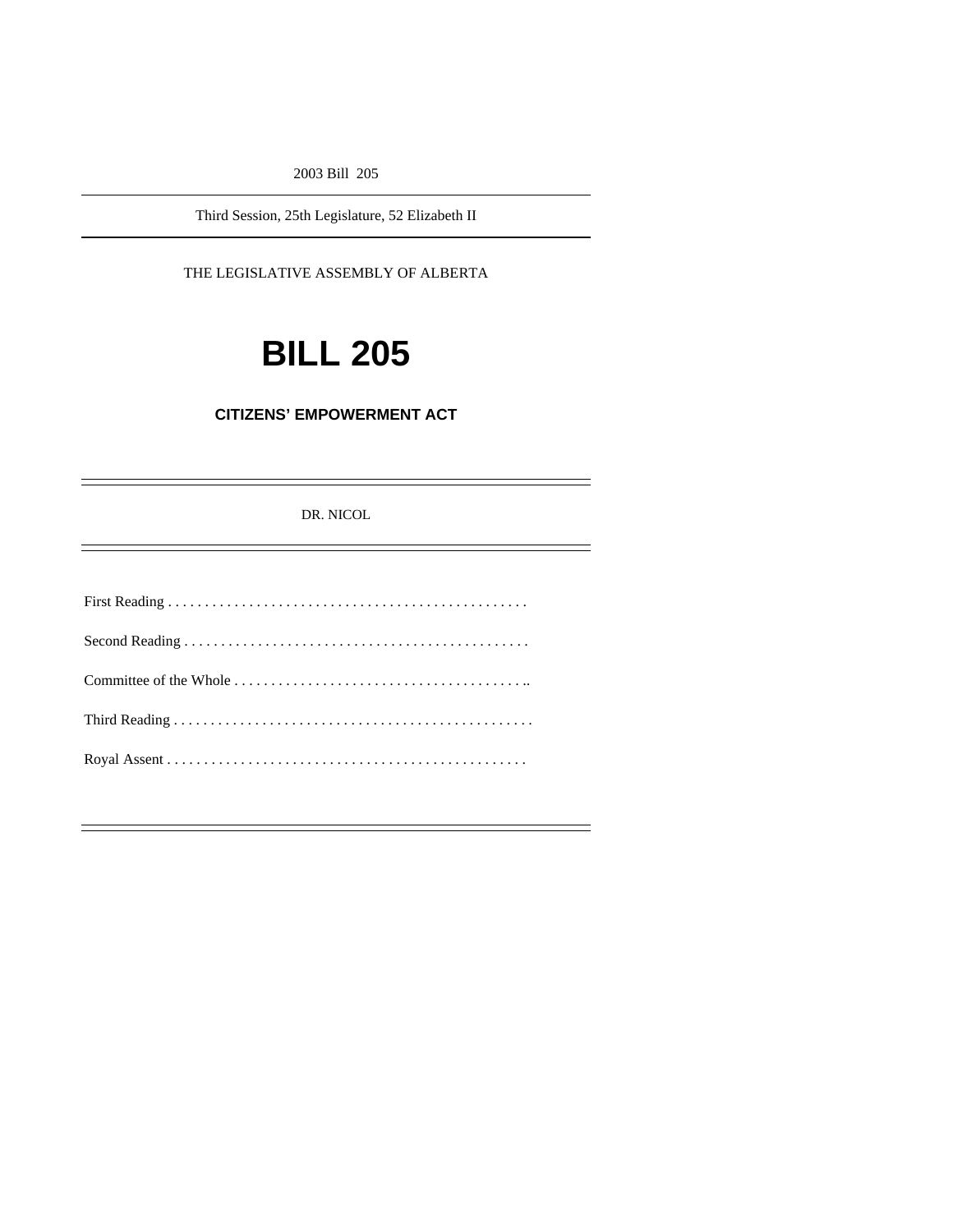*Bill 205 Dr. Nicol* 

## **BILL 205**

2003

## **CITIZENS' EMPOWERMENT ACT**

*(Assented to , 2003)* 

#### **Preamble**

WHEREAS it is important that people have a more direct role in influencing the laws that govern their lives;

WHEREAS Alberta has a long tradition of grassroots democracy; and

WHEREAS it is vital that legislators be receptive to initiatives for direct democracy;

THEREFORE HER MAJESTY, by and with the advice and consent of the Legislative Assembly of Alberta, enacts as follows:

## **Definitions**

**1** In this Act,

- (a) "democratic guarantee election" means an election after a successful democratic guarantee petition and in Part 3 includes an initiative election;
- (b) "democratic guarantee petition" means a petition under Part 1 for an Act to not come into force;
- (c) "democratic guarantee vote" means the issue that is the subject of a democratic guarantee election;
- (d) "elector" means an elector as defined in the *Election Act;* 
	- **1**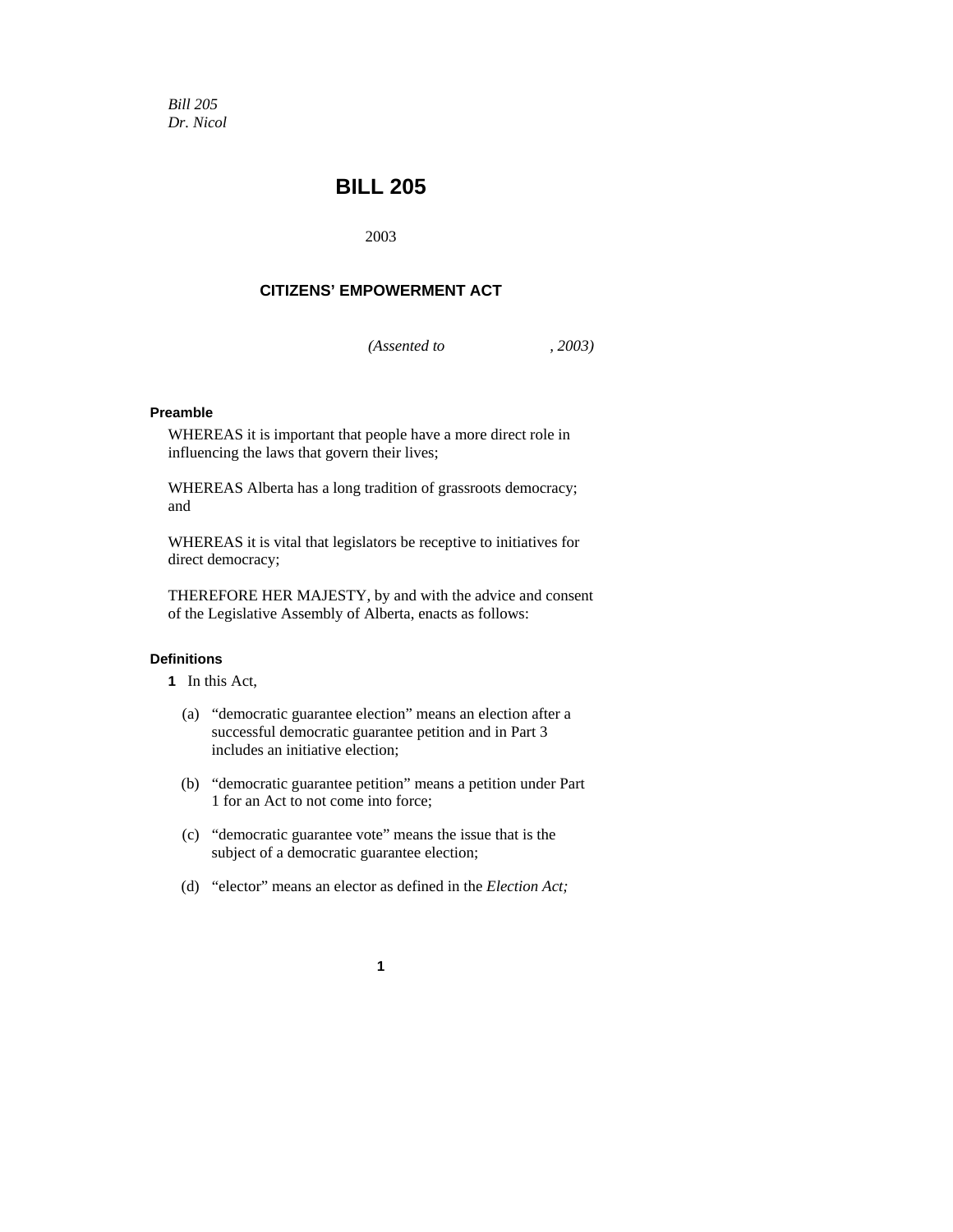- (e) "initiative election" means an election held when a Bill that is the subject of an initiative petition is not passed by the Legislative Assembly;
- (f) "initiative petition" means a petition to have a proposed law introduced in the Legislative Assembly.

## **Part 1 Democratic Guarantee Petitions**

#### **Definition**

**2** In this Part, "petition" means a democratic guarantee petition.

### **Coming into force provisions for Acts**

**3(1)** Subject to subsection (2), all Bills introduced in the Legislative Assembly must contain the following provision:

This Act comes into force 90 days after the date it receives Royal Assent unless a democratic guarantee election is called during that 90-day period in which case it comes into force on the day following the official release of the results of the election unless the majority of the votes oppose the coming into force of the Act.

- **(2)** Subsection (1) does not apply to the following:
	- (a) Acts that appropriate any part of the public revenue;
	- (b) Acts that impose a tax or impost;
	- (c) Acts that are declared by a member of Executive Council to be required as a result of an emergency situation; and
	- (d) Private Acts.

**(3)** A member of Executive Council making a declaration under subsection (2)(c) must do so when the Bill is introduced in the Assembly and indicate at that time the reasons for exempting the Bill from the requirements of subsection (1).

#### **Proposals for petitions**

**4(1)** An elector may initiate a democratic guarantee petition for any Act that is not exempted under section 3(2).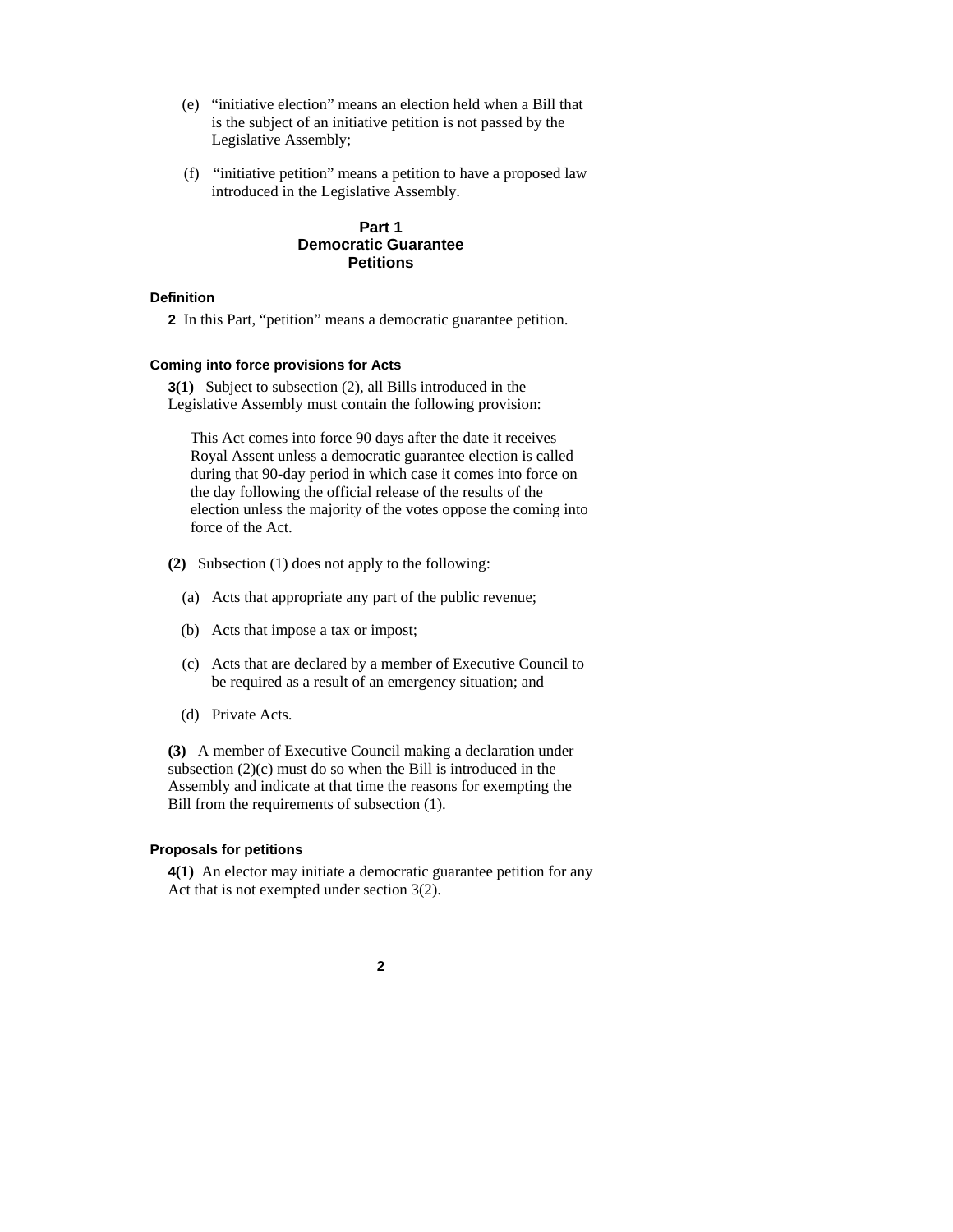**(2)** A democratic guarantee petition must contain a statement indicating that those who sign the petition are opposed to a certain Act coming into force.

**(3)** An elector who wishes to initiate a petition must submit the proposed wording to the Chief Electoral Officer before any signatures are obtained.

**(4)** The Chief Electoral Officer must respond to the person applying under subsection (3) not later than 7 days from the date the application is received.

**(5)** A person submitting a proposed petition to the Chief Electoral Officer must include the following:

- (a) the person's name, residential address and telephone number;
- (b) the proposed wording of the petition; and
- (c) an affidavit sworn by the person attesting that he or she
	- (i) is 18 years of age or older,
	- (ii) is a Canadian citizen, and
	- (iii) has been ordinarily resident in Alberta for the immediately preceding 6 months.

**(6)** If the Chief Electoral Officer approves the wording of a petition, he or she must provide that approval to the applicant in writing.

**(7)** A petition that is approved by the Chief Electoral Officer must contain a statement indicating that approval before signatures are obtained.

## **Time limits**

**5(1)** To be valid, a petition must be completed not later than 90 days after the date the Act which is the subject of the petition receives Royal Assent.

**(2)** The Chief Electoral Officer must reject an application for a petition if it is received after the Act which is the subject of the petition is in force.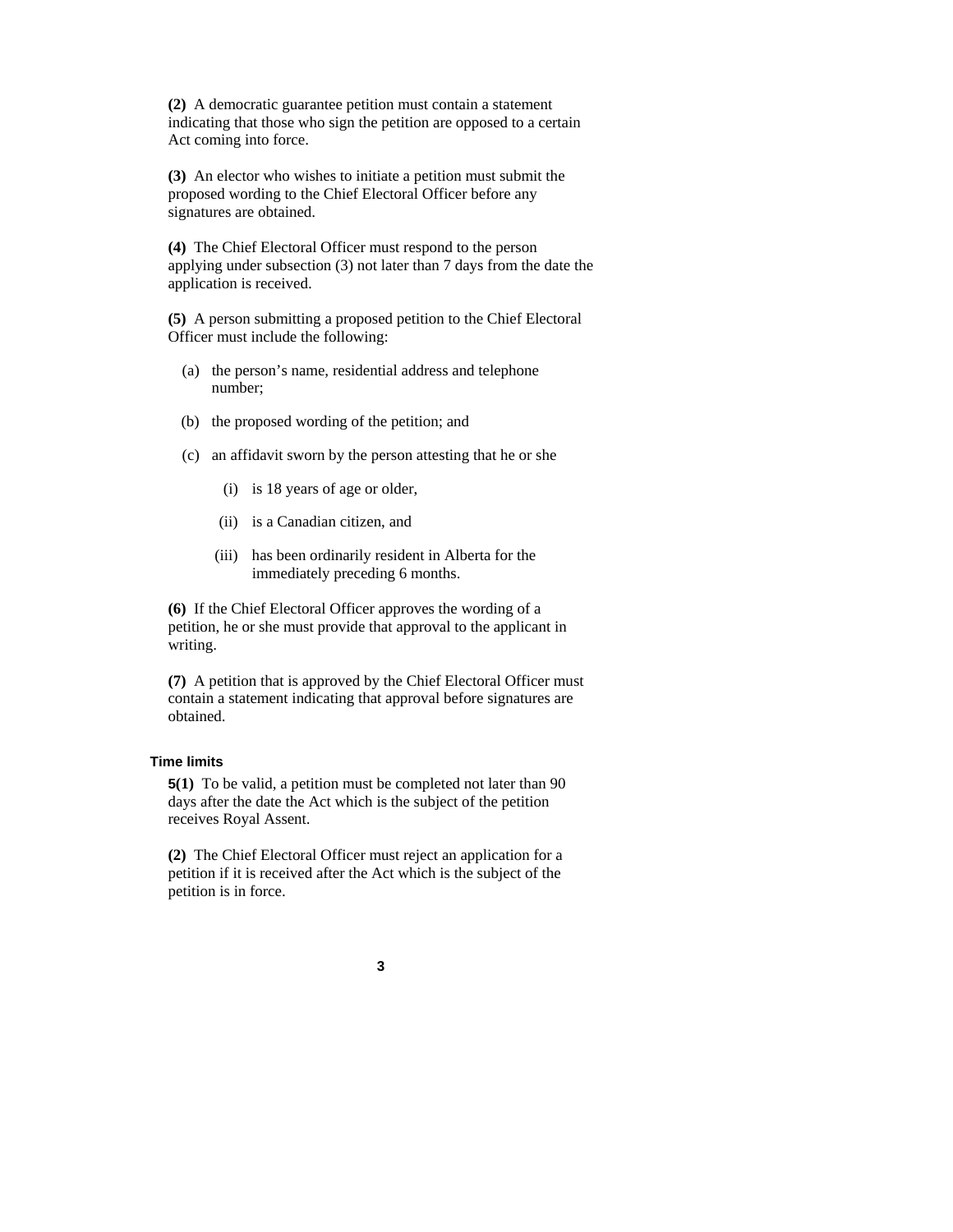#### **Requirements for a petition**

**6(1)** In order to be successful, a petition must have a number of signatures of electors or persons eligible to be electors equal to or exceeding 5% of the total number of electors eligible to vote in the immediately preceding general election.

- **(2)** A petition must include for each petitioner
	- (a) the printed surname and printed given names or initials of the petitioner,
	- (b) the petitioner's signature,
	- (c) the street address of the petitioner or the legal description of the land on which the petitioner resides, and
	- (d) the date on which the petitioner signed the petition.

**(3)** Only individuals who are electors or are eligible to be electors may be petitioners.

#### **Review of completed petition**

**7(1)** The Chief Electoral Officer must determine whether the petition meets the requirements of section 6 within 10 days of receipt of the completed petition.

**(2)** In determining whether a petition meets the requirements of section 6, the Chief Electoral Officer may use a random sampling method with a 95% confidence level instead of verifying the information provided by each petitioner.

#### **Successful petitions**

**8(1)** When a petition is successful, the Chief Electoral Officer must immediately notify the Clerk of the Executive Council, the Minister of Justice and Attorney General and the Clerk of the Legislative Assembly in writing.

**(2)** When the Clerk of the Executive Council receives a notification from the Chief Electoral Officer, he or she must issue a notice to the effect that the Act which is the subject of the successful petition will not come into force 90 days after the Act received Royal Assent.

**(3)** A notice under subsection (2) must appear in The Alberta Gazette.

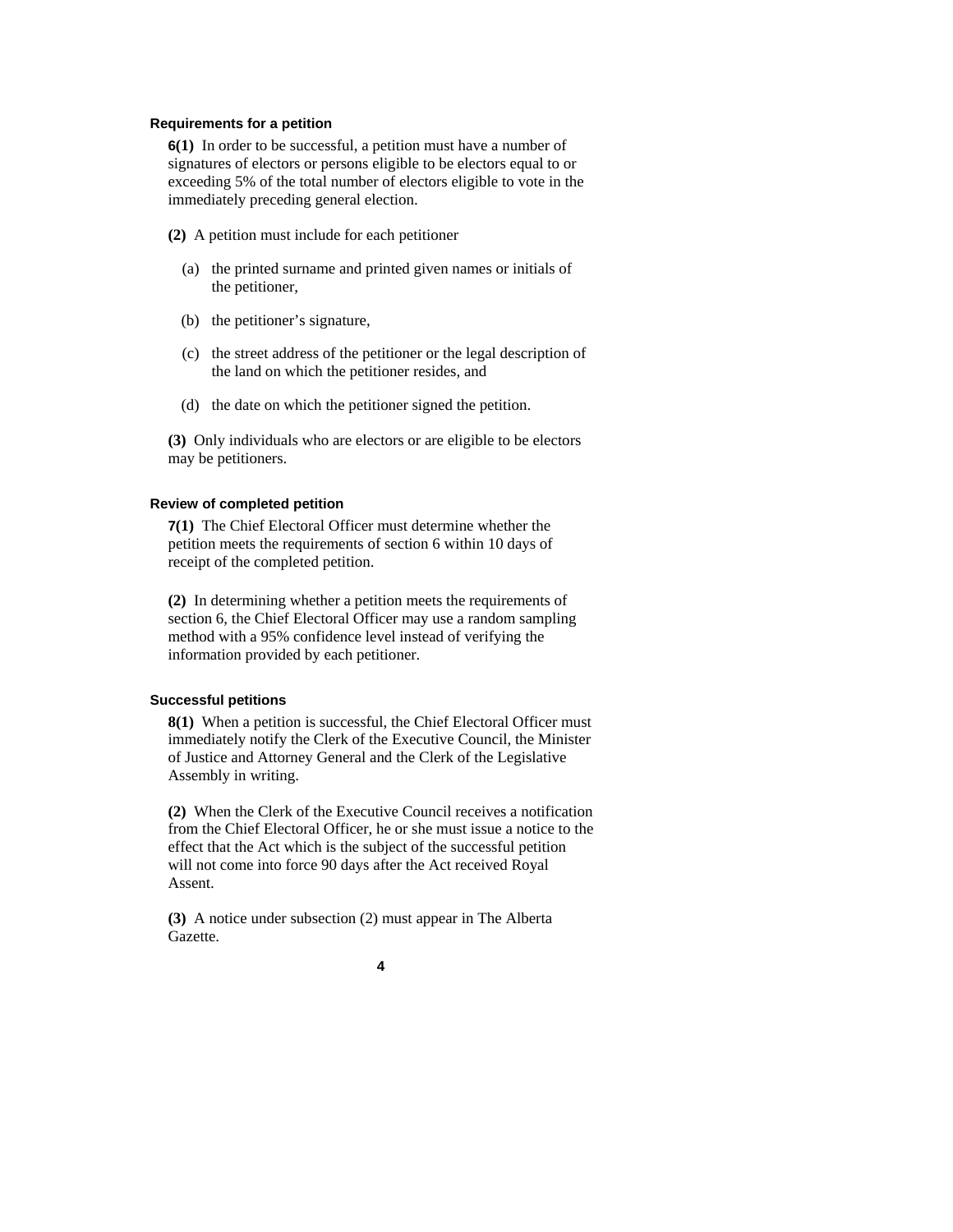**(4)** When the Chief Electoral Officer reports that a petition is successful, the Lieutenant Governor in Council must set a date for a democratic guarantee election which cannot be later than 6 months from the date of the report.

**(5)** An order under subsection (4) shall specify whether the democratic guarantee election is to be held

- (a) in conjunction with a general election under the *Election Act*,
- (b) in conjunction with the general elections under the *Local Authorities Election Act,* or
- (c) independently of an election under clauses (a) and (b).

## **Part 2 Initiative Petitions**

#### **Definition**

**9** In this Part, "petition" means an initiative petition.

## **Subject matter of petitions**

**10(1)** An elector may initiate a petition to have a law introduced in the Legislative Assembly.

**(2)** Subject to subsection (3), a proposal for a petition may be made with respect to any matter within the jurisdiction of the Legislature.

**(3)** A proposal for a petition shall be rejected if the initiative petition

- (a) requires an expenditure of public funds,
- (b) requires a reduction in funds appropriated by the Legislature,
- (c) requires the imposition of a tax or impost, or
- (d) is contrary to the *Canadian Charter of Rights and Freedoms,*  the *Alberta Bill of Rights* or the *Human Rights, Citizenship and Multiculturalism Act*.

## **Application for a petition**

**11(1)** An elector who wishes to initiate a petition must submit a proposal to the Chief Electoral Officer.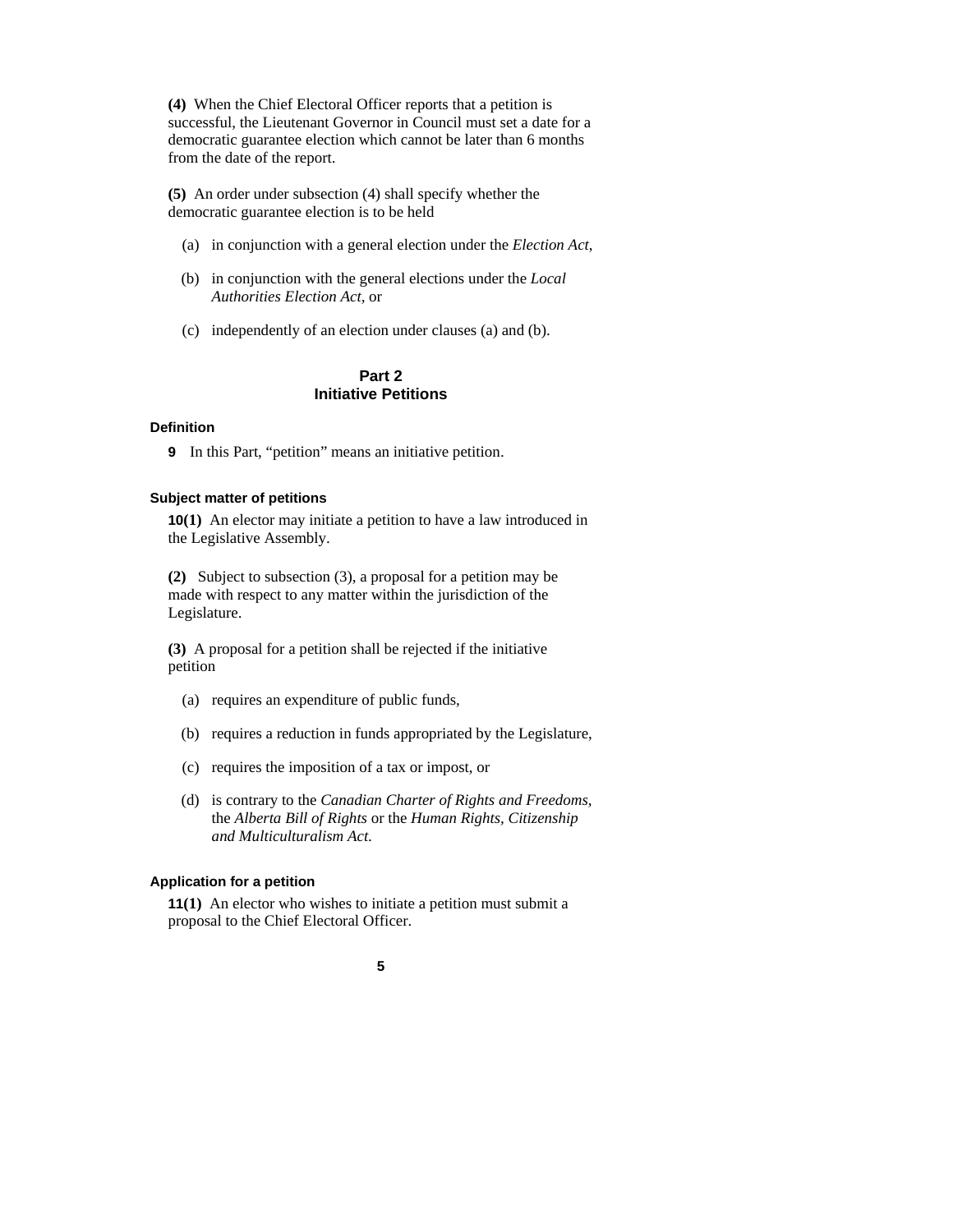- **(2)** A proposal under subsection (1) must include
	- (a) the name and residential address of the applicant;
	- (b) the proposed wording of an initiative petition, which must be 25 words or less;
	- (c) a draft Bill suitable for introduction in the Legislative Assembly which must comply with section 10 and be drafted in a clear and unambiguous manner;
	- (d) a non-refundable application fee of \$100;
	- (e) an affidavit sworn by the applicant attesting that the applicant
		- (i) is 18 years of age or older,
		- (ii) is a Canadian citizen, and
		- (iii) has been for the immediately preceding 6 months ordinarily resident in Alberta.

## **Issue of a petition**

**12(1)** Within 10 days of receiving a petition proposal, the Chief Electoral Officer must notify the applicant in writing

- (a) that the proposal complies with the Act;
- (b) that the proposal does not comply with the Act; or
- (c) of possible amendments that may, in the Chief Electoral Officer's sole opinion, result in the approval of the petition proposal if the applicant were to reapply.

**(2)** The Chief Electoral Officer shall review petition proposals in the order in which they are received.

**(3)** In determining whether an application meets the requirements of this Act, the Chief Electoral Officer may seek any advice that he or she deems necessary.

#### **Requirements for a petition**

**13(1)** In order to be successful, a petition must be submitted to the Chief Electoral Officer within 180 days from the date on which the Chief Electoral Officer's approval was given under section 12 and have a number of signatures of electors or persons eligible to be

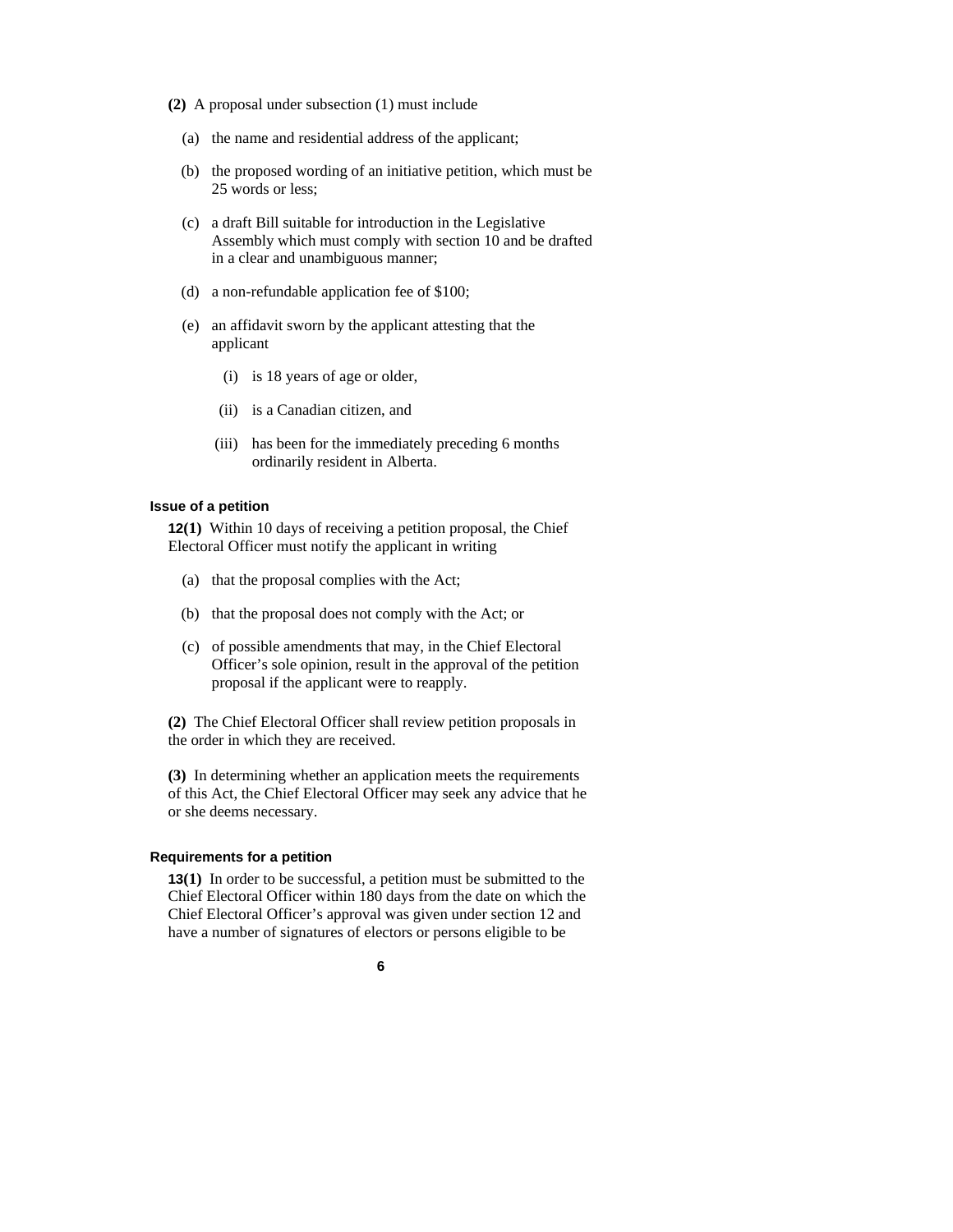electors equal to or exceeding 5% of the total number of electors eligible to vote in the immediately preceding provincial general election.

**(2)** A petition must consist of one or more pages, each of which must contain an identical statement as approved by the Chief Electoral Officer.

- **(3)** A petition must include for each petitioner
	- (a) the printed surname and printed given names or initials of the petitioner,
	- (b) the petitioner's signature,
	- (c) the street address of the petitioner or the legal description of the land on which the petitioner resides, and
	- (d) the date on which the petitioner signed the petition.

**(4)** Only individuals who are electors or who are eligible to be electors may be petitioners.

## **Review of completed petition**

**14(1)** The Chief Electoral Officer must determine whether the petition meets the requirements of section 13 within 45 days of the receipt of the petition.

**(2)** In determining whether a petition meets the requirements of section 13, the Chief Electoral Officer may use a random statistical sampling method with a 95% confidence level instead of verifying the information provided by each petitioner.

#### **Successful petition**

**15(1)** If the Chief Electoral Officer declares a petition to be successful, the Government must introduce the Bill which was the subject of the petition at the next sitting of the Legislative Assembly without altering the intention or effect of the draft Bill submitted under section  $11(2)(c)$ .

**(2)** If the Bill under subsection (1) is not introduced or passed during that session of the Assembly, the Clerk of the Assembly shall provide notice to the Lieutenant Governor in Council.

**(3)** When the Clerk of the Legislative Assembly reports under subsection (2), the Lieutenant Governor in Council must, within 30

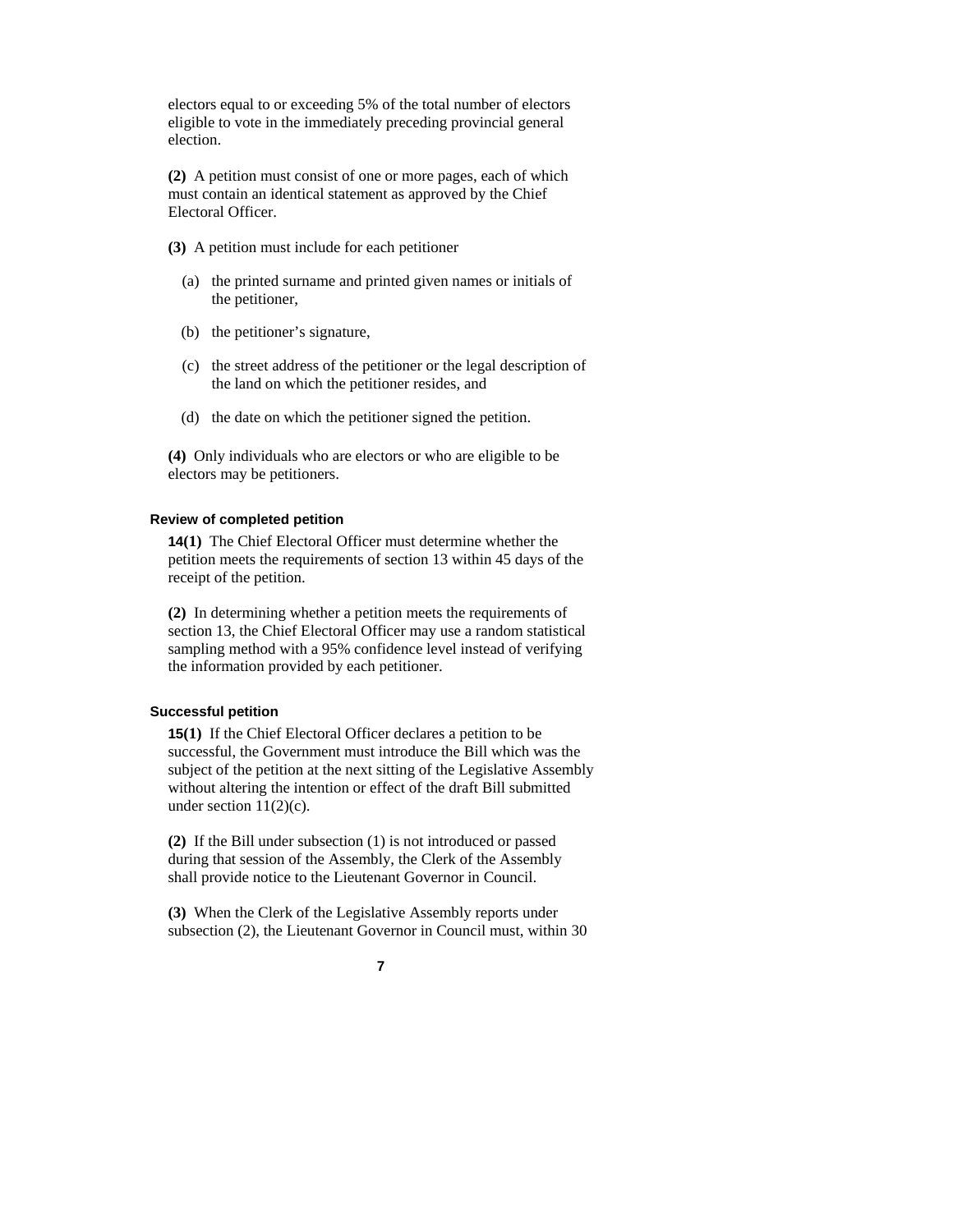days of the date of the report, set a time for holding an initiative election.

**(4)** An Order in Council under subsection (3) must not prescribe a date for an initiative election more than 90 days from the date of the Order unless the election is to be held in conjunction with an election under the *Local Authorities Election Act* not more than 8 months in advance.

**(5)** Part 3 applies to an initiative election with all necessary modifications.

**(6)** The question for the initiative election shall be whether the Bill that resulted from or should have resulted from the successful initiative petition should become law.

**(7)** If the vote is successful under Part 3, the Government must introduce the Bill at the next sitting of the Assembly.

## **Part 3 Elections**

## **Application of Election Act**

**16(1)** If a democratic guarantee election is to be held in conjunction with a general election under the *Election Act*, the *Election Act* and the regulations under it apply, with all necessary modifications, to the democratic guarantee election except as otherwise provided by the regulations under this Act.

**(2)** The persons eligible to vote at a democratic guarantee election to which the *Election Act* applies are the persons who would be eligible to vote at an election under the *Election Act* on the day the democratic guarantee election is held.

#### **Application of Local Authorities Election Act**

**17(1)** If a democratic guarantee election is to be held in conjunction with the general elections under the *Local Authorities Election Act*, the *Local Authorities Election Act* and the regulations under it apply, with all necessary modifications, to the democratic guarantee election except as otherwise provided by the regulations under this Act.

**(2)** The persons eligible to vote at a democratic guarantee election to which the *Local Authorities Election Act* applies are the persons who would be eligible to vote at an election under the *Local*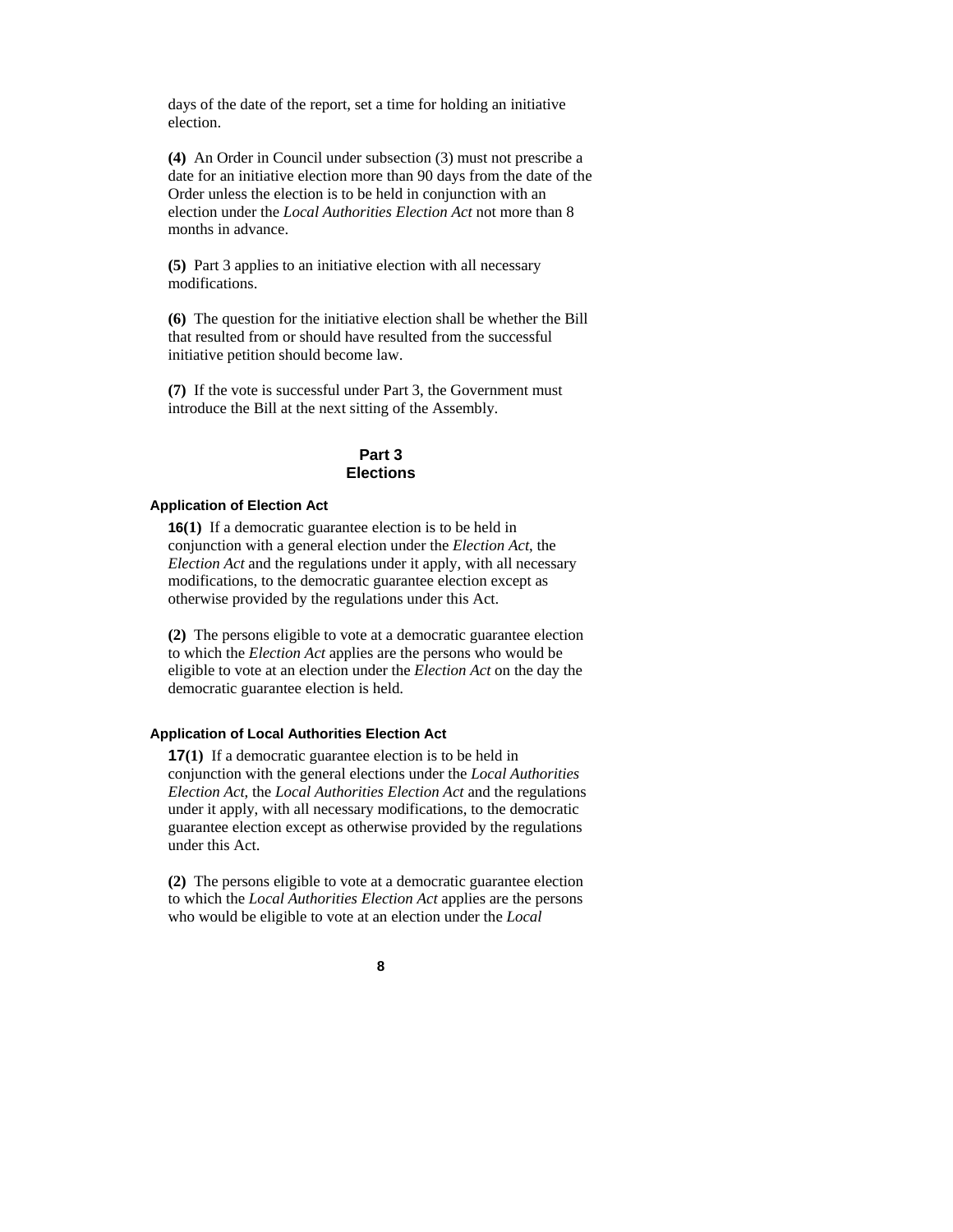*Authorities Election Act* on the day the democratic guarantee election is held.

#### **When councils to conduct vote**

**18(1)** When a democratic guarantee election is to be held under the *Local Authorities Election Act*, every council must conduct the democratic guarantee election of the electors residing in the municipality, except as otherwise provided in this section.

**(2)** The council shall conduct the democratic guarantee election notwithstanding that a general election under the *Local Authorities Election Act* is not required in that municipality.

**(3)** If a council has entered into an agreement with one or more elected authorities in the same area for the conduct of a general election under the *Local Authorities Election Act*, the elected authority that is responsible for the conduct of the general election under the agreement shall conduct the democratic guarantee election and has all the rights, powers and duties of a council to conduct the democratic guarantee election.

**(4)** The Minister of Municipal Affairs is responsible for conducting a democratic guarantee election of the electors residing in improvement districts, special areas, Metis settlements, summer villages, Indian reserves and national parks and for the purposes of the democratic guarantee election has all the rights, powers and duties of a council to conduct the democratic guarantee election, including the authority to appoint returning officers and other election officers.

**(5)** The Minister of Municipal Affairs may enter into an agreement

- (a) with any elected authority in the area or in an area adjacent to an improvement district, special area, Metis settlement, summer village, new town, Indian reserve or national park, or
- (b) with the advisory council of an improvement district or the advisory committee of a special area, the settlement council of a Metis settlement, the board of administrators of a new town or the council of a summer village

to conduct the democratic guarantee election on the Minister's behalf, and the elected authority, advisory council, advisory committee, settlement council, board of administrators or council has authority to enter into such an agreement.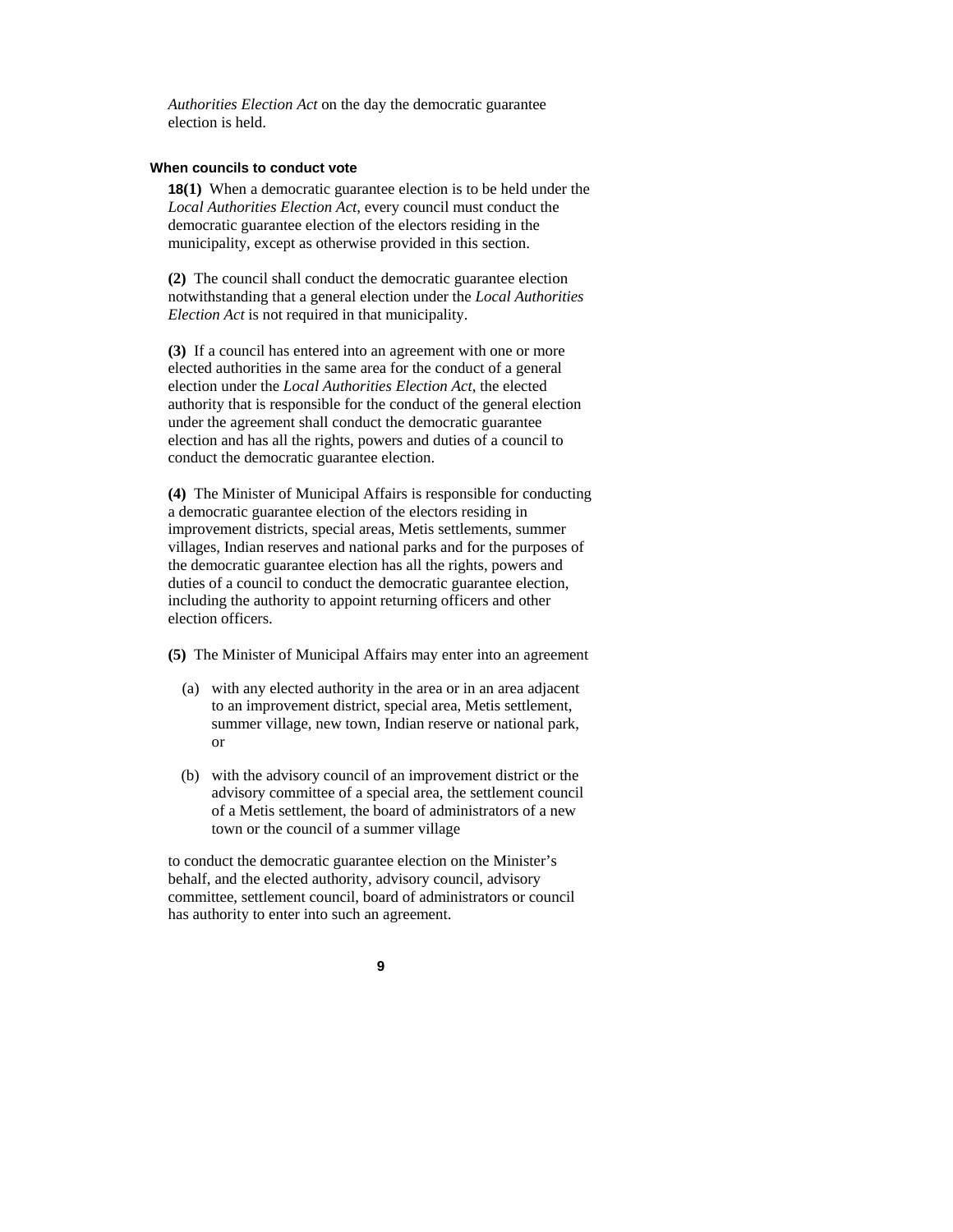**(6)** An elected authority, advisory council, advisory committee, settlement council, board of administrators or council that enters into an agreement under subsection (5) has all the rights, powers and duties of the Minister of Municipal Affairs to conduct the democratic guarantee election.

**(7)** In this section, "council" and "elected authority" include the council of the City of Lloydminster.

#### **Results of democratic guarantee election**

**19(1)** The Chief Electoral Officer shall announce the results of a democratic guarantee election.

**(2)** The Chief Electoral Officer must declare a democratic guarantee vote successful if more than 50% of the electors voting in the democratic guarantee election vote in favour of the Act that is the subject of the election not coming into force.

#### **Effect of a successful election**

**20** If the Chief Electoral Officer declares a democratic guarantee vote to be successful, the Act that is the subject of the election does not come into force.

## **Part 4 General**

#### **Control over completed petitions**

**21(1)** A petition under Part 1 or Part 2, when completed, remains in the custody of the Chief Electoral Officer.

**(2)** Completed petitions may be made available to the public by the Chief Electoral Officer.

**(3)** The provisions of this Act concerning the release of information apply despite the *Freedom of Information and Protection of Privacy Act*.

#### **Regulations**

**22** The Lieutenant Governor in Council may make regulations

- (a) prescribing the form of the application for petitions under this Act;
- (b) prescribing the form of the petitions;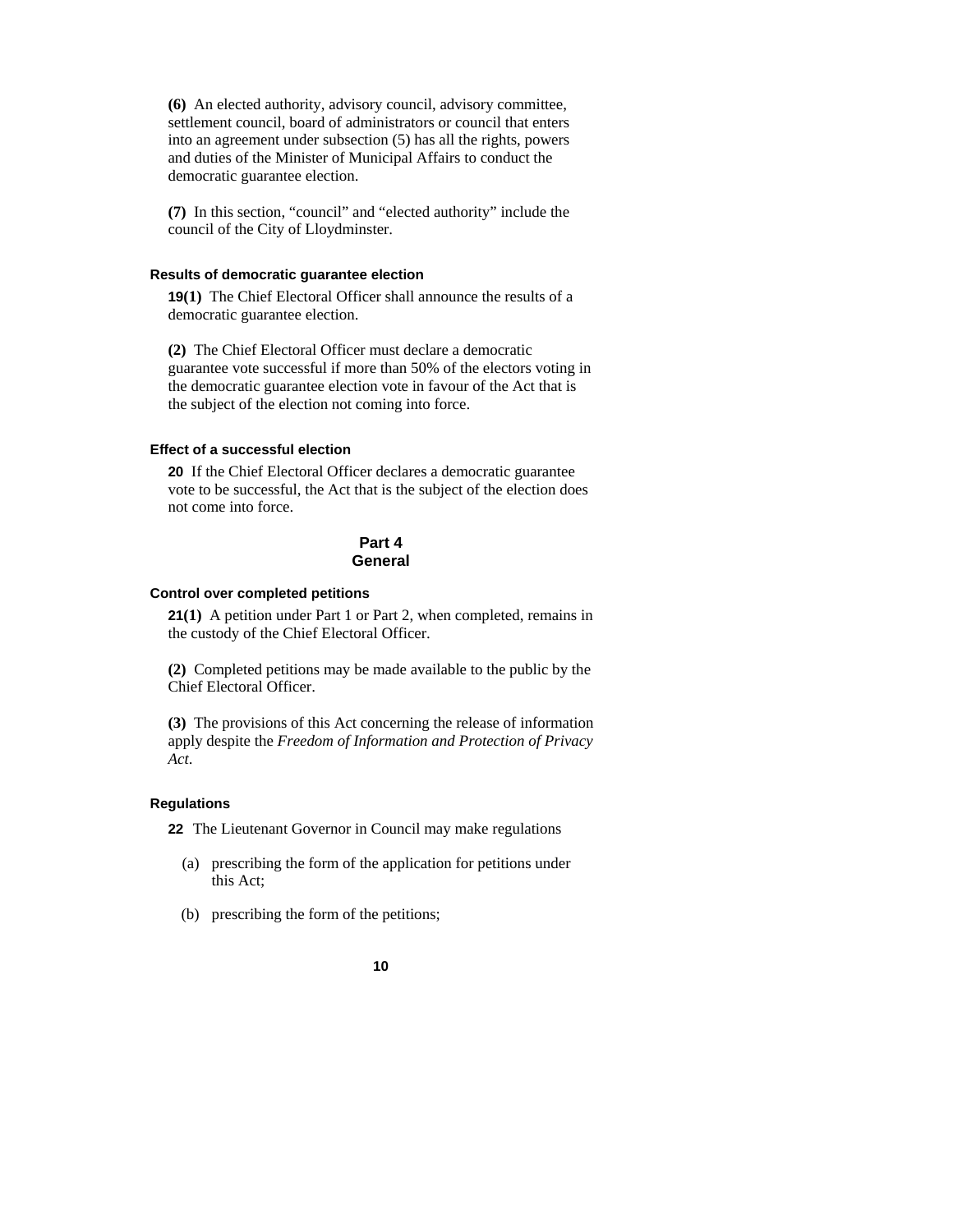- (c) prescribing the duties and powers of the Chief Electoral Officer in connection with democratic guarantee elections and initiative elections;
- (d) modifying the provisions of the *Election Act* and the *Local Authorities Election Act* and the regulations under those Acts to make them applicable to the requirements of a democratic guarantee election and initiative election, including adding to and declaring any provision of those Acts and regulations to be or not to be applicable to the democratic guarantee election or initiative election;
- (e) respecting agreements with municipalities for the conduct of initiative or democratic guarantee elections held in conjunction with elections under the *Local Authorities Election Act*;
- (f) generally respecting any other matters and things relating to the holding and conduct of a democratic guarantee election that the Lieutenant Governor in Council considers necessary to carry out the intent of this Act.

## **Amends RSA 2000 cE-1**

## **23 The** *Election Act* **is amended**

- **(a) in section 4(1)(a), (b) and (c) by adding** ", the *Citizens' Empowerment Act*" **before** "and the *Senatorial Selection Act";*
- **(b) in section 4(3) by adding** "democratic guarantee election or initiative election under the *Citizens' Empowerment Act,"*  **after** "election under the *Senatorial Selection Act,";*
- **(c) in section 9(1) by adding** ", elections under the *Citizens' Empowerment Act*" **after** "plebiscites under this Act".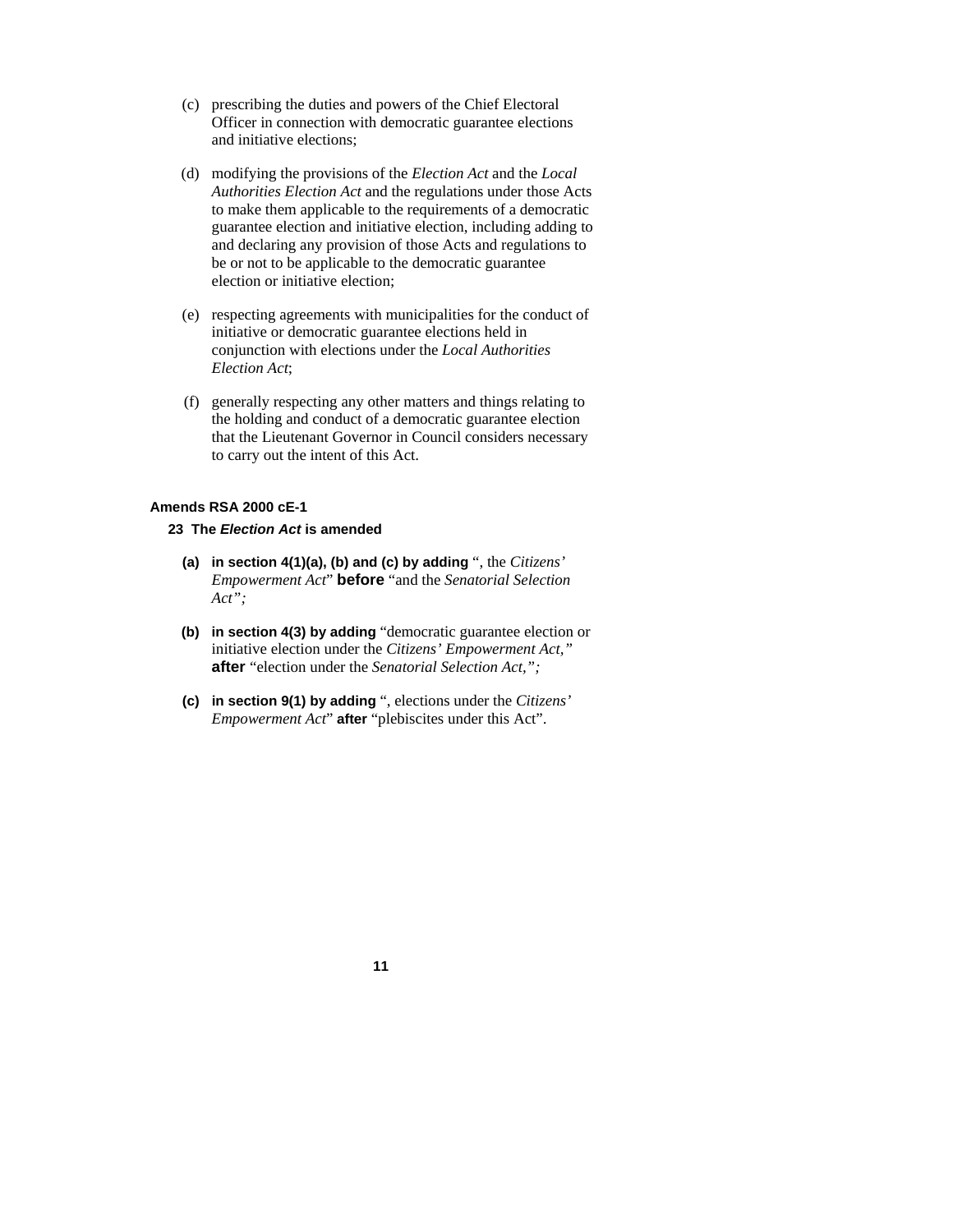## **Explanatory Notes**

**23** Amends chapter E-1 of the Revised Statutes of Alberta 2000. Consequential amendments.

- (a) section  $4(1)(a)$ , (b) and (c) presently reads:
	- *4(1) The Chief Electoral Officer shall* 
		- *(a) provide guidance and supervision respecting the conduct of all elections, enumerations and plebiscites conducted under this Act and the Senatorial Selection Act;*
		- *(b) enforce on the part of all election officers fairness and impartiality in the conduct of their duties and compliance with this Act and the Senatorial Selection Act;*
		- *(c) issue to election officers any information and guidance the Chief Electoral Officer considers necessary to ensure the effective carrying out of this Act and the Senatorial Selection Act;*
- (b) section 4(3) presently reads:

 *(3) The Chief Electoral Officer shall, immediately following each enumeration, general election, election under the Senatorial Selection Act, by-election or plebiscite, prepare and have printed a* 

**11** Explanatory Notes